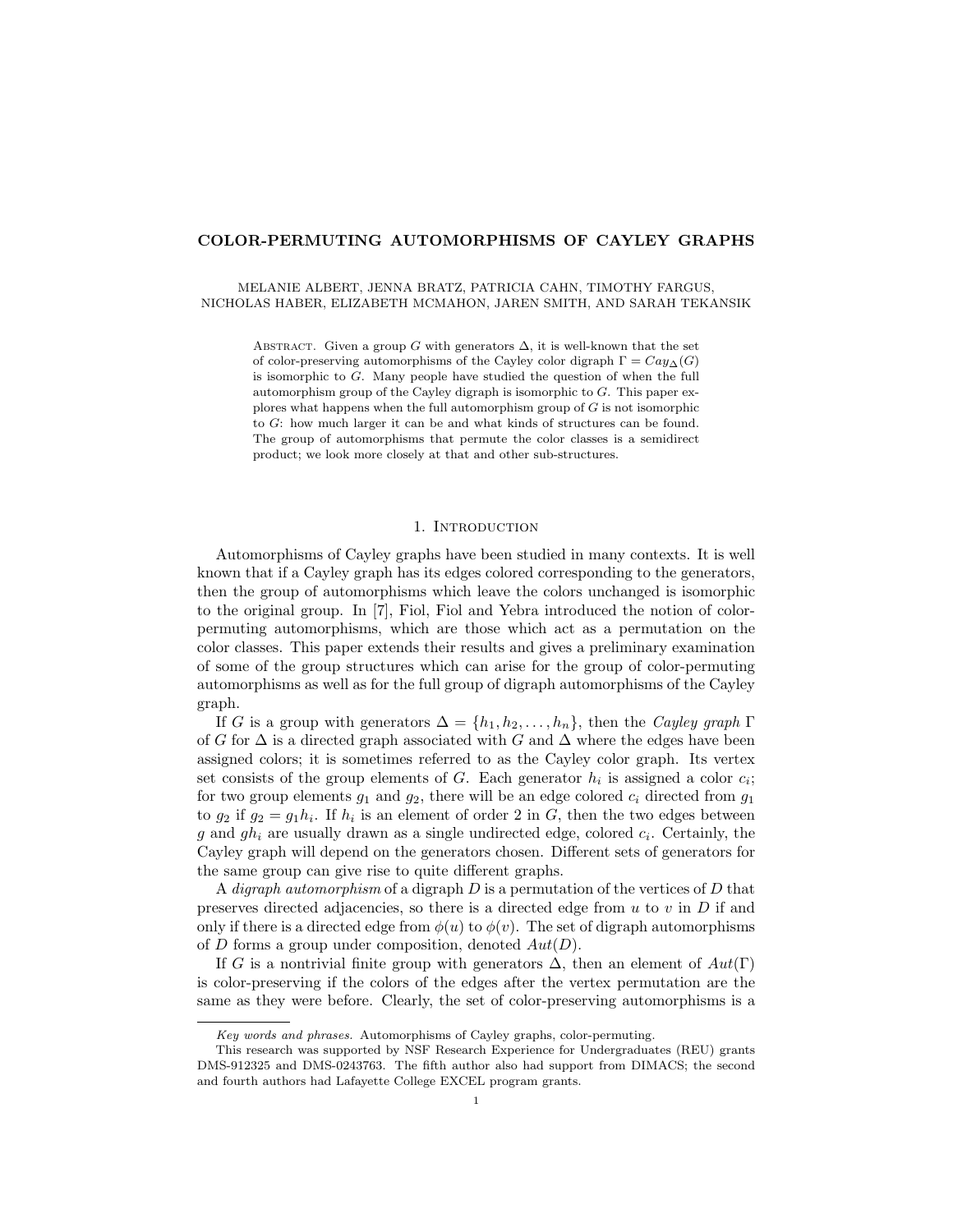subgroup of  $Aut(\Gamma)$ ; this subgroup is isomorphic to G (see, for example, Theorem 4-8 in [14]). However, there can be automorphisms of the Cayley graph that are not color-preserving: in some cases, the colors will be consistent, so that all edges of a given color will be some other color, while in other cases, the colors will have changed so there is no discernible pattern. This situation gives rise to natural questions: When will there be non-color-permuting atuomorphisms? How much larger than the original group can the group of color-preserving automorphisms be? How much larger can the full automorphism group of the Cayley graph be? How do these groups relate to the original group  $G$ ?

These questions take the discussion of automorphisms of the Cayley graph in a different direction than most previous work in the area. We will now give a brief survey of some of the previous work on automorphism groups of Cayley graphs and its relation to the work in this paper. Much work has been done on finding graphs with a given automorphism group; a graph  $X$  is called a *graphical regular* representation of a group G if the automorphism group of X is isomorphic to  $G$ and if it acts transitively on the vertex set of  $X$ . In [9], C. Godsil characterized the only finite groups without graphical regular representations. For these groups, all Cayley graphs will have non-color-preserving automorphisms. Others have studied the question of when the group of automorphisms of a Cayley graph of a group is isomorphic to that group. For example, in 1982, L. Babai and C. Godsil conjectured that unless a group G belongs to a known class of exceptions, the automorphism groups of almost all Cayley graphs of  $G$  are isomorphic to  $G$  [1]. This conjecture remains open. If the conjecture is true, the collection of Cayley graphs whose automorphism group is larger than the original group is small. In this paper, we examine more closely this collection. What is the structure of those Cayley graphs? When is it possible to have such graphs? Answers to these questions might shed light on the conjecture.

Other authors have considered this situation as well. W. Imrich and M. E. Watkins, in a 1976 paper [10], considered the full automorphism group of the Cayley graph of a group G. They were concerned with generating sets that were closed under inverses, so the Cayley graph is undirected; they wanted to minimize the index of G in Aut $(Cay(G))$  for a given group where the index is always greater than 1 (that is, those without a graphical regular representation). The techniques we develop here can be used to examine these questions in the directed case as well as the undirected case.

Other authors have looked at the undirected case as well. For example, in a 1952 paper [8], R. Frucht constructed a one-regular graph of degree three; while doing so, he proved that if a generating set  $w$  of a group  $G$  is invariant under a group automorphism  $\pi$  of G, then  $\pi$  is an automorphism of the Cayley graph of G with respect to  $w$  (in that paper, all his generators were of order 2, so all the Cayley graphs were undirected). In this paper, we extend that result to Cayley graphs for generators with larger order. A 1991 paper by U. Baumann [2] examined the relationship between automorphisms of groups and automorphisms of their Cayley graphs, in cases where all generators have order 2. Baumann extended Frucht's idea to identify a subgroup of the full graph automorphism group containing all automorphisms induced by the group automorphisms that leave the generating set invariant. In that paper, Theorem 1 states that if an automorphism of the Cayley graph permutes the colors, it must be induced by a group automorphism of the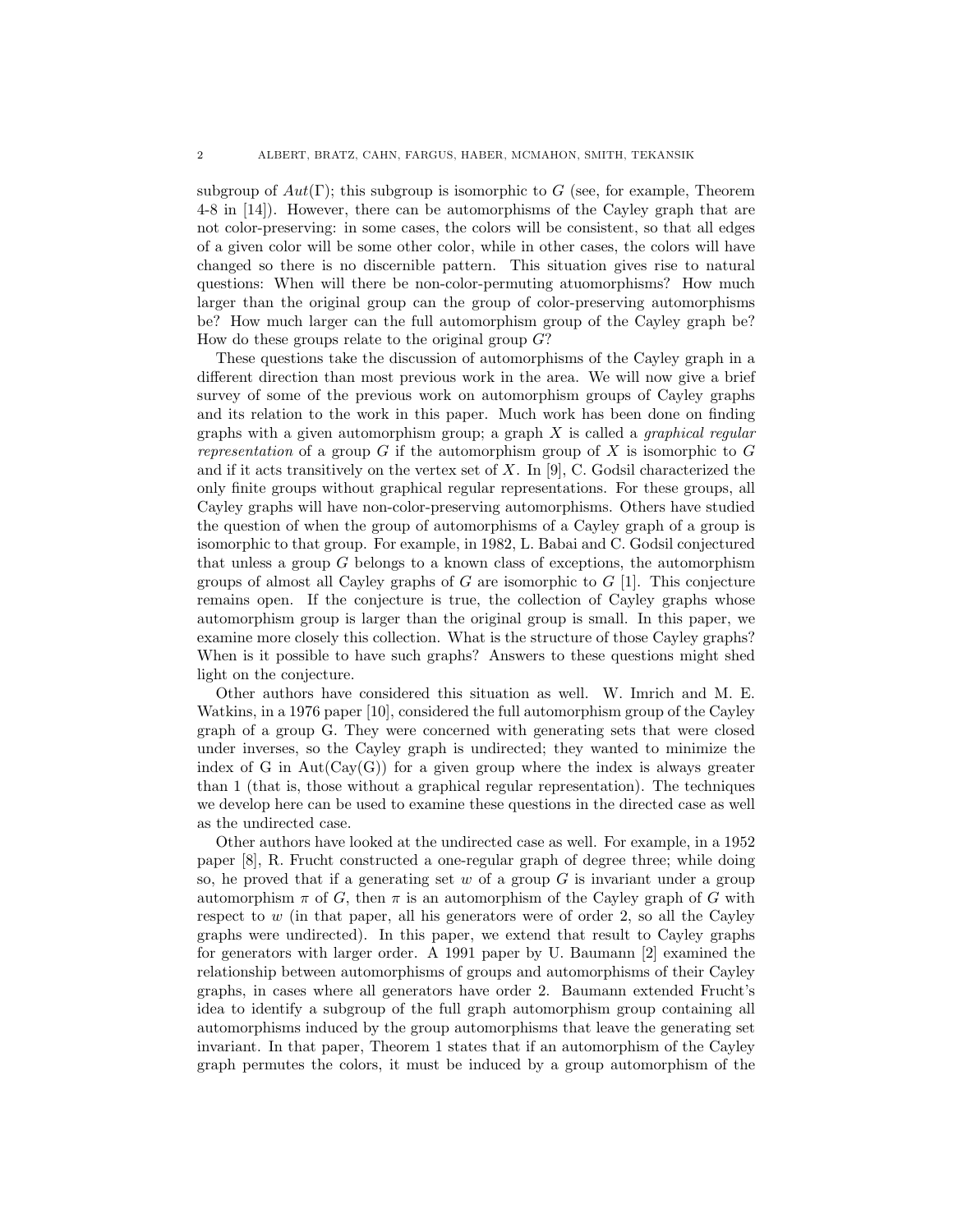generators (although he didn't state the result in that form). We show here that the same result holds in the directed case.

In a 1992 paper [7], Fiol, Fiol and Yebra specifically defined color-permuting automorphisms. Their definition was a generalization of the idea of a chromatic automorphism of a vertex-colored graph defined by Chvátal and Sichler [5]. The goal in [7] was to give necessary and sufficient conditions for the arc-colored line digraph of a Cayley digraph also to be a Cayley digraph. In that paper, they mention (without proof) that  $G$  is a normal subgroup of the group of color-preserving automorphisms of the Cayley graph, which we cite here as part of Theorem 2.5. In [6], Fang, Praeger and Wang look at the (undirected) Cayley graph for finite simple groups, giving some sufficient conditions for G to be a normal subgroup of the full automorphism group of the Cayley graph. We will take this idea further in this paper, looking at the case where the Cayley graph is directed.

In 2000, R. Jajcay [11] considered undirected Cayley graphs of groups generated by generating sets  $X$  that are closed under inverses. In this paper, he showed that the full automorphism group of a Cayley graph could be described using rotary extensions, a generalization of split extensions or semidirect products. A rotary extension, in contrast to the semidirect product of a group  $H$  by another group  $K \leq$  $Aut(H)$ , is an extension of H by a subgroup of the group of all permutations on H stabilizing the identity. He then demonstrated that the full automorphism group of the Cayley graph of  $G$  is a rotary extension of  $G$  with a subgroup of the stabilizer of the identity vertex in  $Aut(Cay(G))$ . His goal in doing so was to address the problem of classifying all finite groups G that are isomorphic to the full automorphism group of some graph (which is necessarily a Cayley graph), a problem closely related to the problem of graphical regular representations previously mentioned.

In [12], Praeger defines normal edge-transitive Cayley graphs as those where a subgroup of automorphisms normalizes G and acts transitively on the edges of G. In that paper, she shows that the Cayley graph is normal edge-transitive as an undirected graph when the automorphisms of  $G$  that fix the generators  $S$  as a set is transitive on  $S$ . This happens precisely when the normalizer of  $G$  in the group of automorphisms of the Cayley graph is a semi-direct product. This group is the same as the color-permuting automorphisms we discuss in this paper. In another paper [15], Xu calls a Cayley digraph normal if G is normal in the full automorphism group of the Cayley graph. In the paper, he gives examples where the Cayley graph is normal and finds some results.

In this paper, we focus on directed versions and extensions of many of these questions. In Section 2, we look at the subgroups consisting of color-preserving automorphisms, color-permuting automorphisms and the subgroup of automorphisms that fix the identity vertex, showing that the latter is a subgroup of products of symmetric groups; we also show how that structure is obtained. Next, in Section 3, we show that  $Aut(\Gamma)$  is isomorphic to a semidirect product of G with A, the subgroup of automorphisms that fix the identity vertex. We also determine the structure of A, based on the relations for the generators. We also look at other subgroups that help determine the structure of the various automorphism groups. Finally, in Section 4, we list several open problems.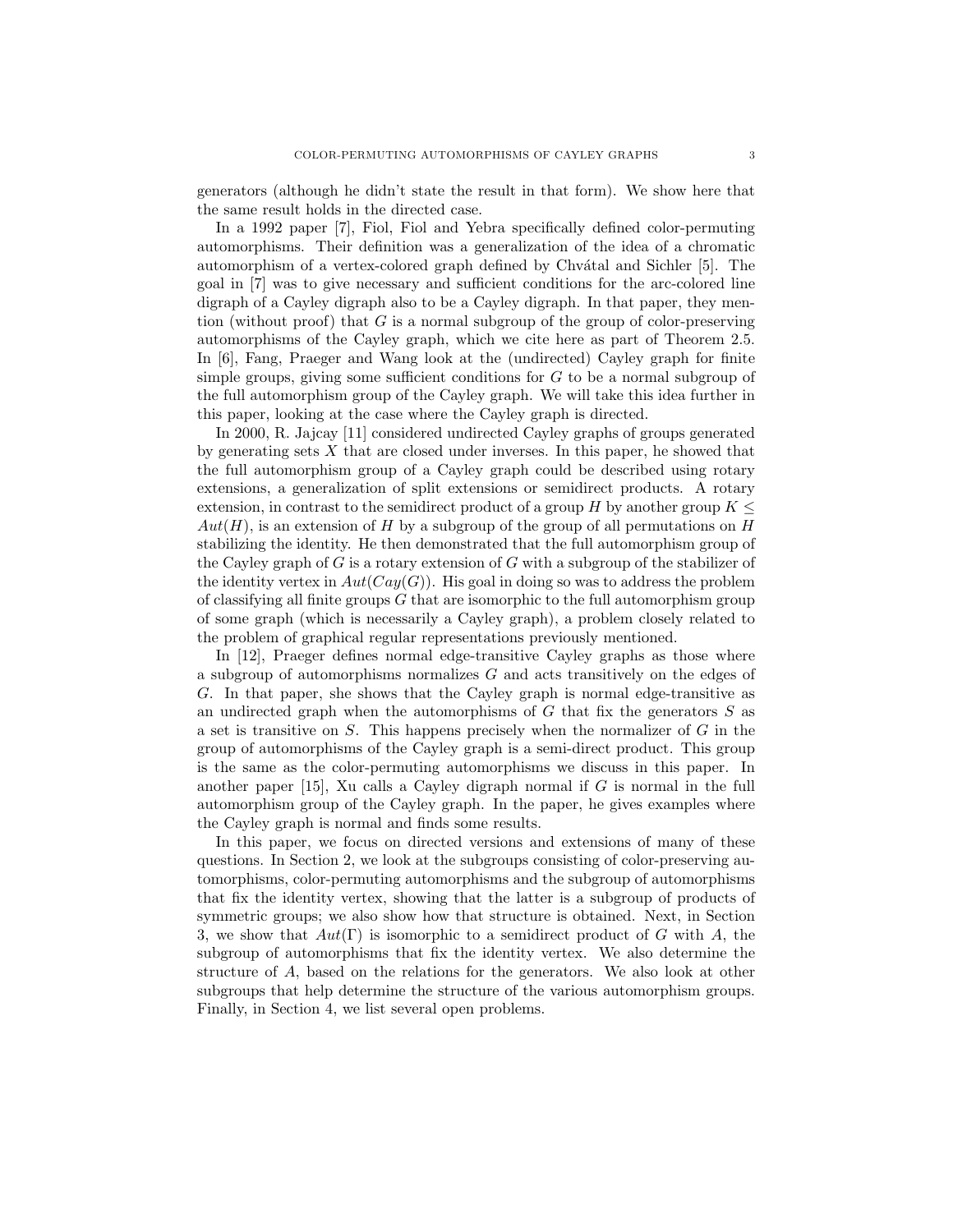# 2. Automorphisms Preserving Colors, Permuting Colors and Fixing THE IDENTITY

Let G be a non-trivial finite group with generators  $\Delta = \{h_1, h_2, \ldots, h_n\}$ . Let  $\Gamma$ denote the Cayley graph of G determined by  $\Delta$ , and let  $Aut(\Gamma)$  denote the group of digraph automorphisms of Γ.

The next definition follows the terminology of Fiol, Fiol and Yebra in [7].

**Definition 2.1.** Let G be a nontrivial finite group with generators  $\Delta = \{h_1, h_2,$  $\ldots, h_n$ . Let  $\{c_1, \ldots, c_n\}$  be a set of colors.

- An element  $\phi$  of  $Aut(\Gamma)$  is called *color-preserving* if the edge from  $g_i$  to  $g_j$ is colored  $c_k$  if and only if the edge from  $\phi(g_i)$  to  $\phi(g_j)$  is colored  $c_k$ . We denote by  $Aut_G(\Gamma)$  the collection of color-preserving automorphisms.
- An element  $\phi$  of  $Aut(\Gamma)$  is called *color-permuting* if there exists a permutation  $\tau$  of  $\{1, 2, ..., n\}$  so that whenever the edge from  $g_i$  to  $g_j$  is colored  $c_k$ , the edge from  $\phi(g_i)$  to  $\phi(g_j)$  is colored  $c_{\tau(k)}$ . We denote by  $Aut_P(\Gamma)$ the collection of color-permuting automorphisms.

2.1. The Subgroups of Color-Preserving and Color-Permuting Automor**phisms.** If we represent left multiplication of the vertices by the element  $g$  as  $\lambda_q : h \mapsto gh$ , then clearly  $\lambda_q$  induces a color-preserving automorphism of the Cayley graph. Theorem 2.2 states that all color-preserving automorphisms arise in this fashion. The result is well-known; see, for instance, [14] (Theorem 4-8) or [4] (Theorem 9.7). This justifies the notation  $Aut_G(\Gamma)$  for the color-preserving automorphisms of G.

**Theorem 2.2.** Let G be a non-trivial, finite group with generators  $\Delta$ . Let  $\Gamma$  be the Cayley graph of G for  $\Delta$ . Then  $Aut_G(\Gamma) \cong G$ .

**Example 2.3.** Consider the alternating group  $A_4$  generated by  $\Delta = \{(123), (142)\}.$ The Cayley graph  $\Gamma$  is pictured in Figure 1.



FIGURE 1. Cayley graph of  $A_4$  in Example 2.3

 $Aut_P(\Gamma)$  has 24 elements: there are 12 possible images for (1), and the image of (123) must be one of the two vertices adjacent to the image of (1). One choice will lead to a color-preserving automorphism and the other will lead to a colorpermuting one.

Example 2.4. For an example of a Cayley graph which has non-color-preserving automorphisms, let H be the subgroup of  $S_8$  generated by  $\Delta = \{(1234)(56)(78),\}$  $(12)(34)(5678)$ . The Cayley graph Γ' of H is pictured in Figure 2a; it is a hypercube. In the figure, vertex 1 corresponds to the identity, vertex 5 corresponds to  $(1234)(56)(78)$ , and vertex 7 corresponds to  $(12)(34)(5678)$ .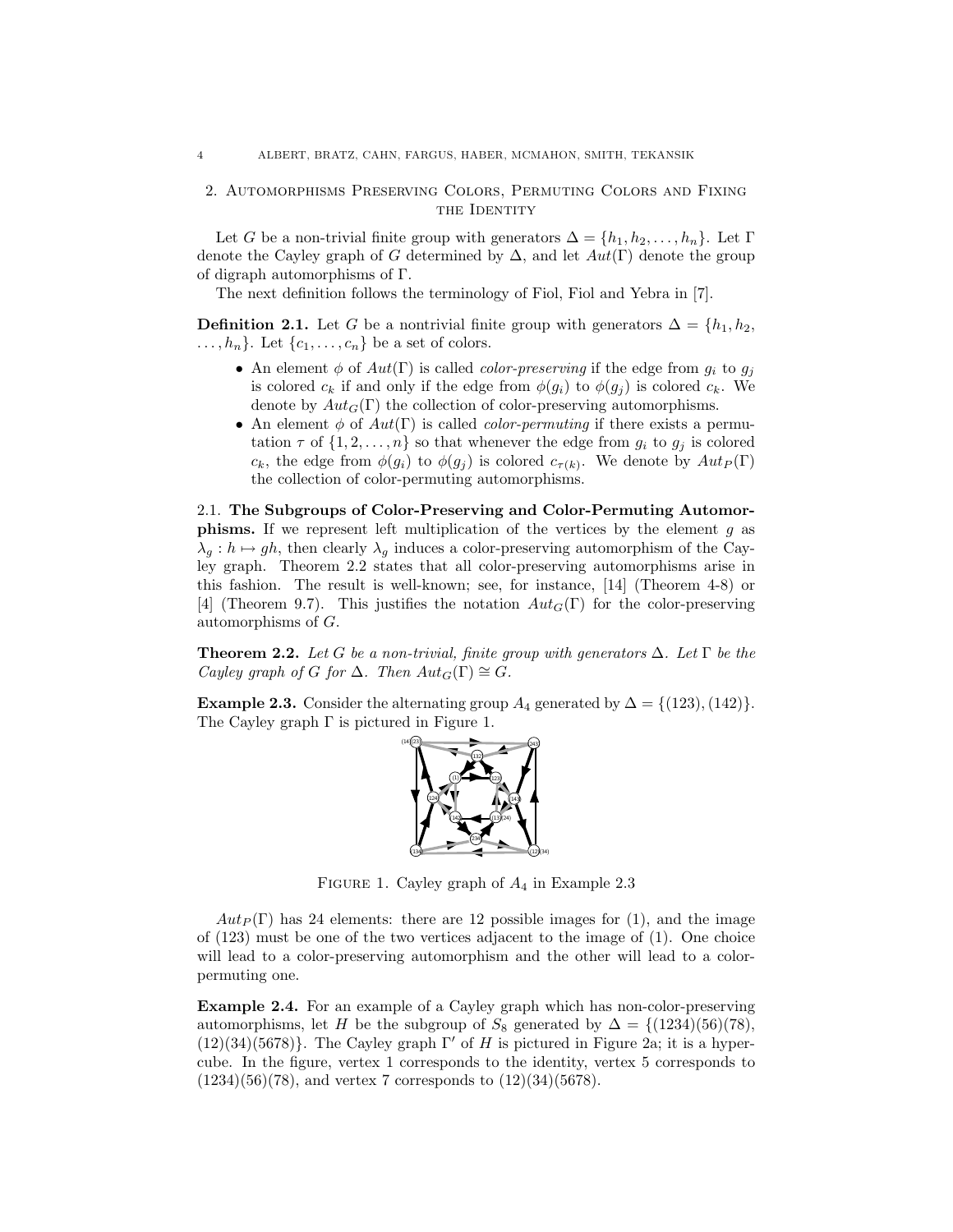

FIGURE 2. An automorphism which is not color-permuting.

For this graph, there are color-preserving and color-permuting automorphisms, but those only account for half of the automorphisms of this digraph. For example, the automorphism  $\phi$  pictured in Figure 2b interchanges vertices 5 and 7, vertices 2 and 4, vertices 9 and 11, and vertices 14 and 16; it is not color-permuting.

We can ask the following questions:

- (1) Is  $Aut_G(\Gamma)) \triangleleft Aut_P(\Gamma)$ ?
- (2) Is  $Aut_G(\Gamma) \triangleleft Aut(\Gamma)$ ?
- (3) Is  $Aut_P(\Gamma) \triangleleft Aut(\Gamma)$ ?

By the following theorem, the answer to question (1) is yes. This result is mentioned in [7] without proof.

**Theorem 2.5.** Let G be a non-trivial finite group with generators  $\Delta$  and Cayley graph  $\Gamma$  for  $\Delta$ . Then  $G \cong Aut_G(\Gamma) \triangleleft Aut_P(\Gamma)$ .

*Proof.* Let  $\sigma$  represent any color-permuting automorphism in  $Aut_P(\Gamma)$  and  $\phi$ be a color-preserving automorphism in  $Aut_G(\Gamma)$ . Then  $\sigma^{-1}\phi\sigma$  must be a colorpreserving automorphism, since  $\sigma^{-1}$  will send an edge colored  $c_i$  to an edge colored  $c_i$ ,  $\phi$  will send an edge colored  $c_j$  to another edge colored  $c_j$ , and then  $\sigma$  will take an edge colored  $c_j$  to an edge colored  $c_i$ ; the net effect is that all edges keep their original colors. П

For question (2),  $Aut_G(\Gamma)$  may be normal in  $Aut(\Gamma)$ , but it needn't be. In [15], Xu called a Cayley digraph normal if  $Aut_G(\Gamma) \triangleleft Aut(G)$ . Subsequent papers and others have considered this question, which is far from settled. In [6], Fang, Praeger and Wang consider undirected Cayley graphs for certain finite simple groups, giving a sufficient condition for when  $G$  is a normal subgroup of the full automorphism group of the Cayley graph. As an example, in  $H$  of Example 2.4, the set of colorpreserving automorphisms is not normal in the full automorphism group. If we designate by  $\psi$  the color-preserving automorphism which sends vertex 1 to vertex 5, then  $\psi$  is given by the vertex permutation  $(1, 5, 9, 13)$   $(2, 6, 10, 14)(3, 16, 11, 8)$  $(4, 15, 12, 7)$ . If we consider the same (non-color-permuting) automorphism  $\phi$  from before, then the automorphism  $\phi \psi \phi^{-1}$  is not color preserving.

For question (3), we again have that  $Aut_P(\Gamma)$  may be normal in  $Aut(\Gamma)$ , but it needn't be. This question has not been studied previously, so the characterization of groups G and generating sets where this holds is still open. If the index  $|Aut_P(\Gamma): Aut(\Gamma)| = 2$  (as it is in Example 2.4), then certainly  $Aut_P(\Gamma) \triangleleft Aut(\Gamma)$ . However, if  $G = D_4$  generated by  $\Delta = \{(12), (34), (14)(23)\}\text{, then } Aut_P(\Gamma)$  is not normal in  $Aut(\Gamma)$ . The Cayley graph is shown in Figure 3. In this case,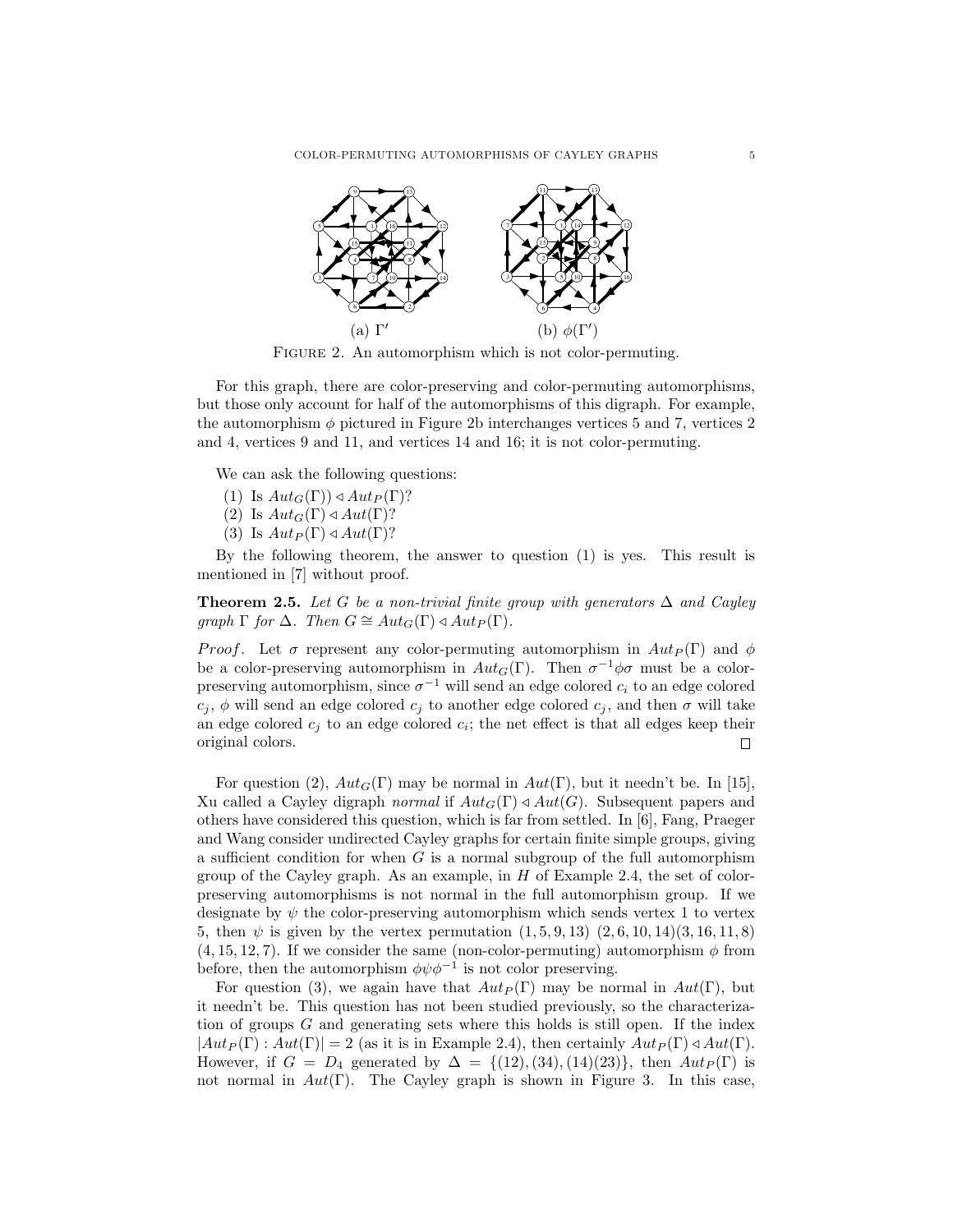$|Aut_P(\Gamma)| = 16$ , generated by the color-preserving automorphisms and the color- $\frac{1}{2}$  permuting automorphism fixing the identity that interchanges the vertices corresponding to  $(12)$  and  $(3, 4)$ . The full automorphism group of the Cayley graph is of order 48, the isometry group of the cube. It has no normal subgroup of order 16.



FIGURE 3. Cayley graph of  $D_4$  generated by  $\Delta = \{(12), (34), (14)(23)\}\$ 

2.2. The Color-Permuting Automorphisms that Fix the Identity Vertex. If a color-permuting automorphism fixes the identity vertex, then that automorphism corresponds to an automorphism of G that permutes the generating set  $\Delta$ . Thus, those generators must behave in the same way in the group relations. Bray, Curtis and others study symmetric presentations; some of that work has appeared in, for example, [3]. Our focus, however, is on how such a presentation corresponds to an automorphism of the Cayley graph.

Let  $A_P$  denote the subgroup of color-permuting automorphisms that fix the identity vertex, and let  $Aut(G, \Delta)$  denote the group automorphisms of G that fix  $\Delta$  as a set. We thus have that  $A_P \cong Aut(G, \Delta)$ .

For  $A_4$  generated by  $\Delta = \{(123), (142)\}\,$ , the relations are  $a^3 = b^3 = (ab)^3 = (1);$ note that  $(ba)^3 = (1)$  as well. Thus, there will be color-permuting automorphisms. However, in H of Example 2.4, the presentation is  $\langle a, b \mid a^4 = b^4 = (ab)^2 =$  $(ab^{-1})^2 = 1$ . One can verify that a and b are interchangeable in these relations, but it is also possible to change the colors of some edges only and have the new coloring represent the relations in different ways. For example, since  $aaaa = abab = e$ , the two edges corresponding to b in the 4-cycle  $(abab)$  could have their color changed to that corresponding to a, and that 4-cycle would become the 4-cycle (aaaa). At the same time, that would mean that the 4-cycle  $(baba)$  becomes  $(bbbb)$ ,  $(bbbb)$  becomes (abab), etc. In the example of  $\phi$  given, that is exactly what happens, as one can verify from Figure 2.

For another example, consider the subgroup of  $S_6$  generated by  $\Delta = \{a_1, a_2, a_3\}$  $\{(123), (345), (156)\}.$  Here,  $a_i^3 = (1)$  for all i,  $(a_i a_j)^5 = (1)$  if  $i \neq j$  and  $(abc)^5 = (1)$ , yet  $(bac)^4 = (1)$ . Thus, we can only permute the generators in the Cayley graph with a  $\mathbb{Z}_3$  action, not the full action of  $S_3$ . The Cayley graph for this group has 360 vertices and 1080 edges.

We summarize these ideas in the following theorem.

**Theorem 2.6.** Let G be a non-trivial group with n generators  $\Delta$  and let  $A_P$  denote the subgroup of automorphisms in  $Aut_P(\Gamma)$  which fix the vertex corresponding to the group identity. Then  $A_P \cong Aut(G, \Delta)$ , a subgroup of  $S_n$ .

We finish the section by putting these results together to describe the structure of the color-permuting automorphisms of the Cayley graph. Any color-permuting automorphism which sends the identity vertex to a vertex  $\alpha$  can be written as a product of a color-permuting automorphism which fixes the identity followed by a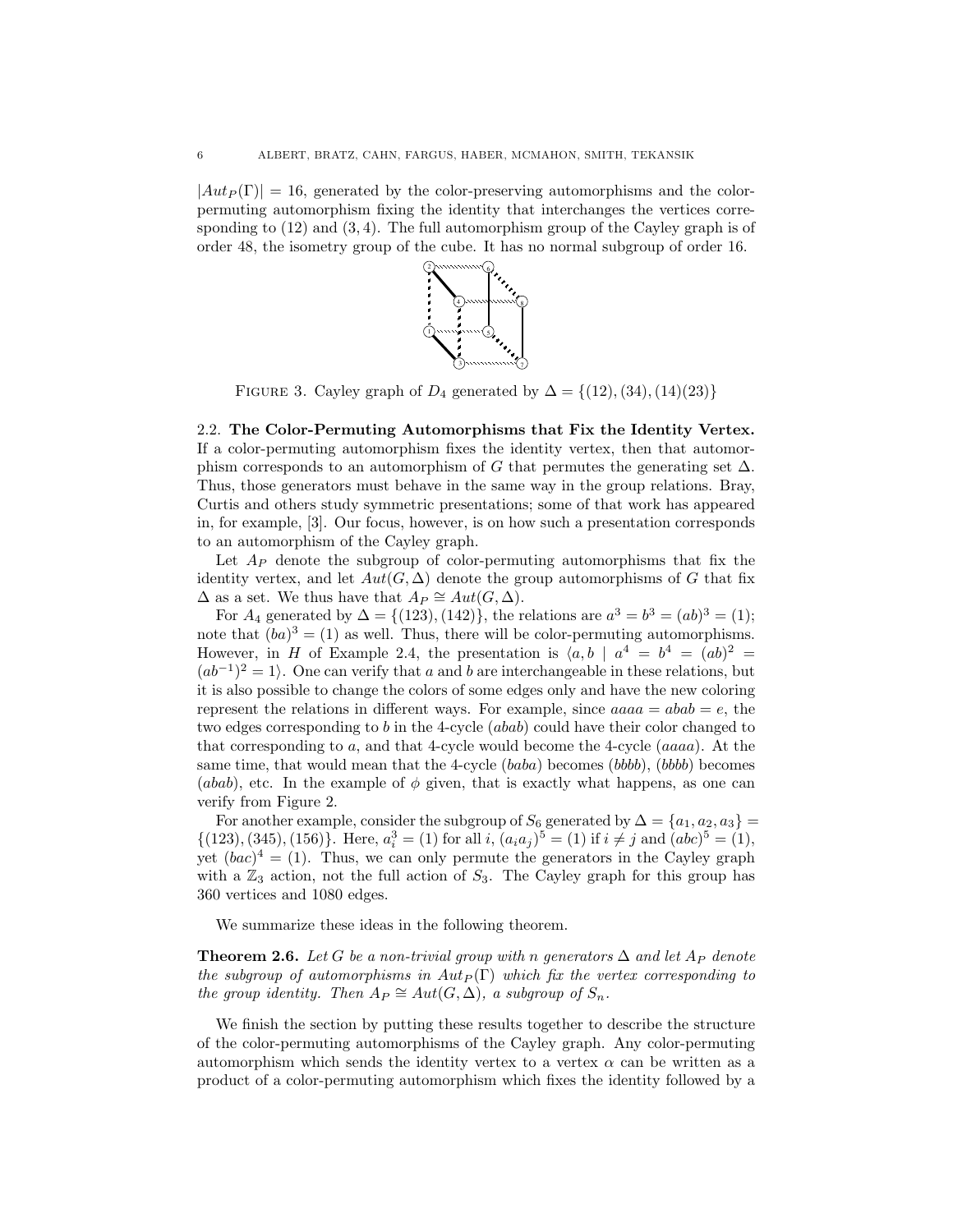color-preserving automorphism sending the identity vertex to  $\alpha$ . That product can easily be shown to be a semidirect product.

**Theorem 2.7.** Let G be a non-trivial finite group with n generators  $\Delta$ . Then there is a subgroup  $A_P$  of  $Aut_P(\Gamma)$  isomorphic to a subgroup of  $S_n$  such that  $Aut_P(\Gamma) \cong$  $G \rtimes A_P$ .

This theorem shows that  $Aut_P(\Gamma)$  can always be expressed as a semidirect product of G with a subgroup of  $S_n$  that is determined by understanding how the generators can be interchanged in the group relations. As we will see in the next section, sometimes a stronger result occurs, where  $Aut_P(\Gamma)$  will be a direct product with a group isomorphic to A.

This theorem is similar to one in [7]. In that paper, Fiol, Fiol and Yebra showed that the group of color-permuting automorphisms is isomorphic to a semidirect product of G with  $H^*$ , a subgroup of  $Aut(G)$  which sends  $\Delta$  to itself. However, they give no information about the structure of  $H^*$ .

Finally, note that all of the subgroups we have been discussing can be viewed as subgroups of the holomorph of G. Generally, the holomorph of a group  $G$  is the semidirect product  $G \rtimes Aut(G)$ , where the multiplication is given by  $(g, \phi)(h, \psi) =$  $(q\phi(h), \phi\psi)$ . In our context, it is useful to view the holomorph as a permutation group acting on  $G$ ; in this case, the holomorph is the normalizer of the subgroup of left regular representations of G in the full permutation group  $Sym(G)$  of G. Because any automorphism of the Cayley graph corresponds to an element of the full permutation group of  $G$ , we can see how the groups we are interested in will be subgroups of  $Sym(G)$ . We will discuss this further in the next section.

### 3. Direct and Semidirect Products

For the Cayley graph  $A_4$  generated by  $\Delta = \{(123), (142)\}\$  of Example 2.3, Theorem 2.7 shows that  $Aut_P(\Gamma) \cong A_4 \rtimes S_2$ . However, it is also true that  $Aut_P(\Gamma) \cong$  $A_4 \times S_2$ . Why in this case can the semidirect product be decomposed (in a different way) into a direct product? In particular, if  $\Gamma'$  is the Cayley graph for  $A_4$  generated by  $\Delta_1 = \{(123), (124)\}\$ , then again,  $Aut_P(\Gamma') \cong A_4 \rtimes S_2$ , but in this case, the center is trivial, so it is not possible to express  $Aut_P(\Gamma')$  as a direct product  $A_4 \times S_2$ . The two Cayley graphs are shown below in Figure 3.



FIGURE 3. Cayley graphs for two generating sets of  $A_4$ .

The difference here arises from the structure of  $Aut(G,\Delta)$ . In the first case, the element of  $Aut(G, \Delta)$  that interchanges the two generators can be realized as conjugation by the element  $(12)(34)$ , which is an element of  $A_4$ , so it is an inner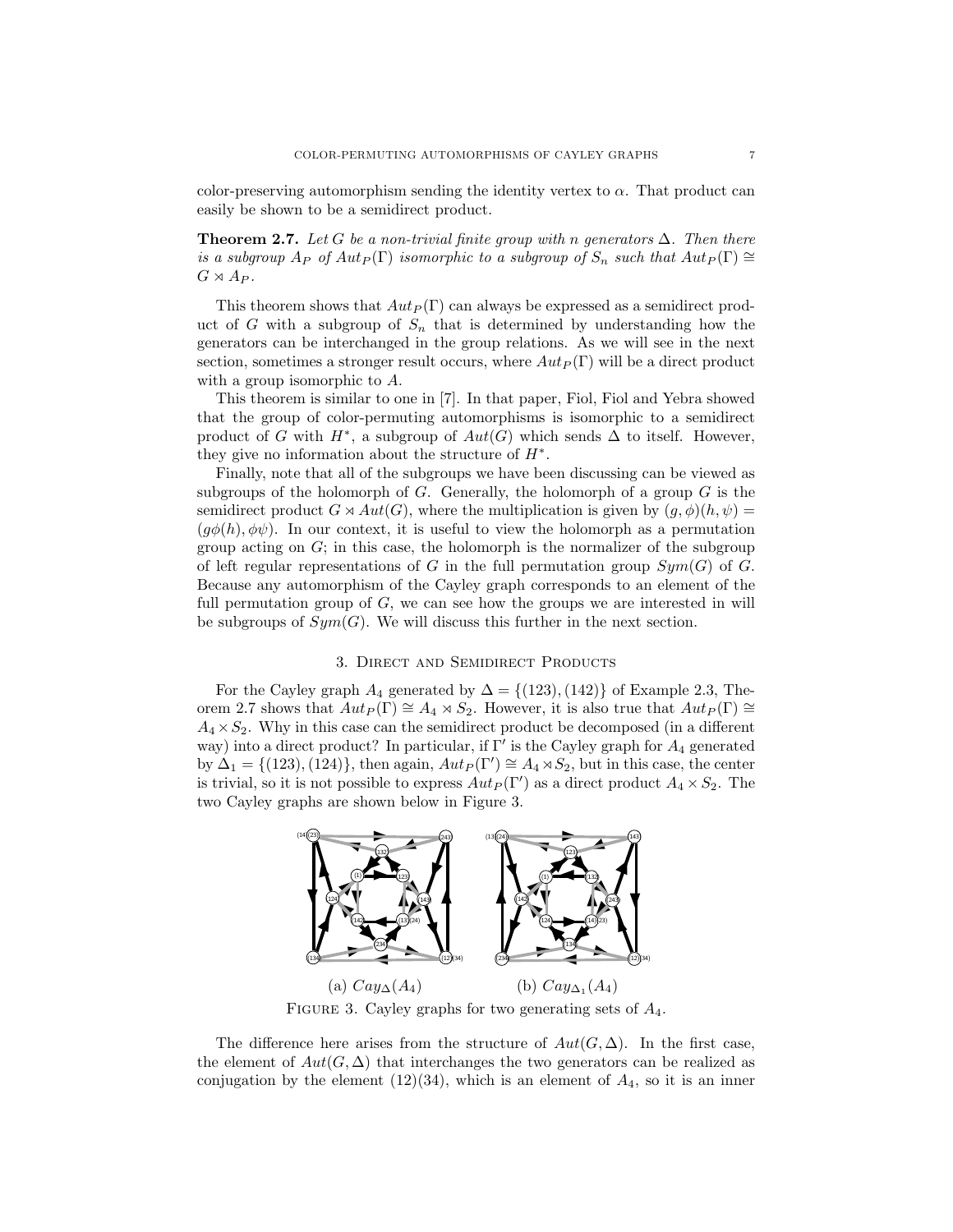automorphism. In fact, the central element of  $Aut(\Gamma)$  sends the vertex (1) to the vertex  $(12)(34)$ . (One may visualize this as a central inversion of the directed-edge cuboctahedron that the Cayley graph represents.) On the other hand, the element of  $Aut(G, \Delta')$  that interchanges the two generators can be realized as conjugation by the element  $(3, 4)$ , so it is not an inner automorphism. (The reader can verify that no central inversion of this directed-edge cuboctahedron preserves the directions of the arrows.)

This situation can be generalized. But first, we need several definitions.

## 3.1. Inner Automorphisms and Centralizers.

**Definition 3.1.** Let G be a group generated by  $\Delta$ . Let  $A_I$  represent the elements of  $Aut_P(\Gamma)$  that arise from inner automorphisms. That is, if  $g \in G$  and  $\gamma_g : h \mapsto$  $ghg^{-1} = h^g, A_I = {\gamma_g | g \in N(\Delta)}$ . Further, let  $Aut_I(\Gamma) = Aut_G(\Gamma) \cdot A_I$ .

Each  $\gamma_g$  is a color-permuting automorphism, since it fixes  $\Delta$  as a set. However, any elements of  $Z(G)$ , the center of G, induce the identity automorphism. Thus, we have  $A_I \cong N(\Delta)/Z(G)$ . The following proposition shows how  $Aut_I(\Gamma)$  fits between  $Aut_G(\Gamma)$  and  $Aut_P(\Gamma)$ .

**Proposition 3.2.**  $Aut_G(\Gamma) \triangleleft Aut_I(\Gamma) \triangleleft Aut_P(\Gamma)$ .

*Proof.* The first assertion is immediate from Theorem 2.5. The proof of the second is the same as the proof that  $Inn(G)$ , the group of inner automorphisms of G, is a normal subgroup of  $Aut(G)$ .  $\Box$ 

Example 3.3. Consider  $A_5$  generated by  $\Delta = \{(123), (124), (125)\}\.$  The generators can be permuted via conjugation by any permutation of  $\{3, 4, 5\}$ , however, only conjugation by 3-cycles will be inner automorphisms. Thus,  $Aut_G(\Gamma) \cong A_5$ ,  $Aut_I(\Gamma) \cong A_5 \times \mathbb{Z}_3$ , and  $Aut_P(\Gamma) \cong (A_5 \times \mathbb{Z}_3) \rtimes \mathbb{Z}_2 \cong A_5 \rtimes S_3$ .

Right multiplication of vertices (in our context) does not usually produce an automorphism of the Cayley graph. However, in certain cases, it does.

**Definition 3.4.** Denote by  $\rho_g$  right multiplication by  $g \in G$ , that is,  $\rho_g : h \mapsto hg$ . Let  $R = \{\rho_g | g \in N(\Delta)\}\)$ , so  $R \cong N(\Delta)$ .

**Proposition 3.5.** (1)  $R = Cent_{Aut(\Gamma)}(Aut_G(\Gamma)).$ (2)  $Aut_I(\Gamma) = R \cdot Aut_G(\Gamma)$ .

Proof.

- (1) Follows immediately from the fact that the centralizer of G in  $Sym(G)$  is the set of right multiplications; we are restricting our view to the subgroup  $Aut(\Gamma).$
- (2) Follows from the definitions.

 $R \cap Aut_G(\Gamma) \cong Z(G)$ ; if  $R \cap Aut_G(\Gamma) = \{e_G\}$ , then  $A_I$  will be a direct product. When does that happen?  $g \in R \cap Aut_G(\Gamma)$  precisely when  $g \in Z(G)$ , the center of G.

**Corollary 3.6.** If  $Aut_P(\Gamma) \cong Aut_G(\Gamma) \times H$  for some H, then  $Aut_P(\Gamma) = Aut_I(\Gamma)$ . Corollary 3.7. If  $Z(G) = e_G$ , then  $Aut_I(\Gamma) = Aut_G(\Gamma) \times R$ .

$$
\qquad \qquad \Box
$$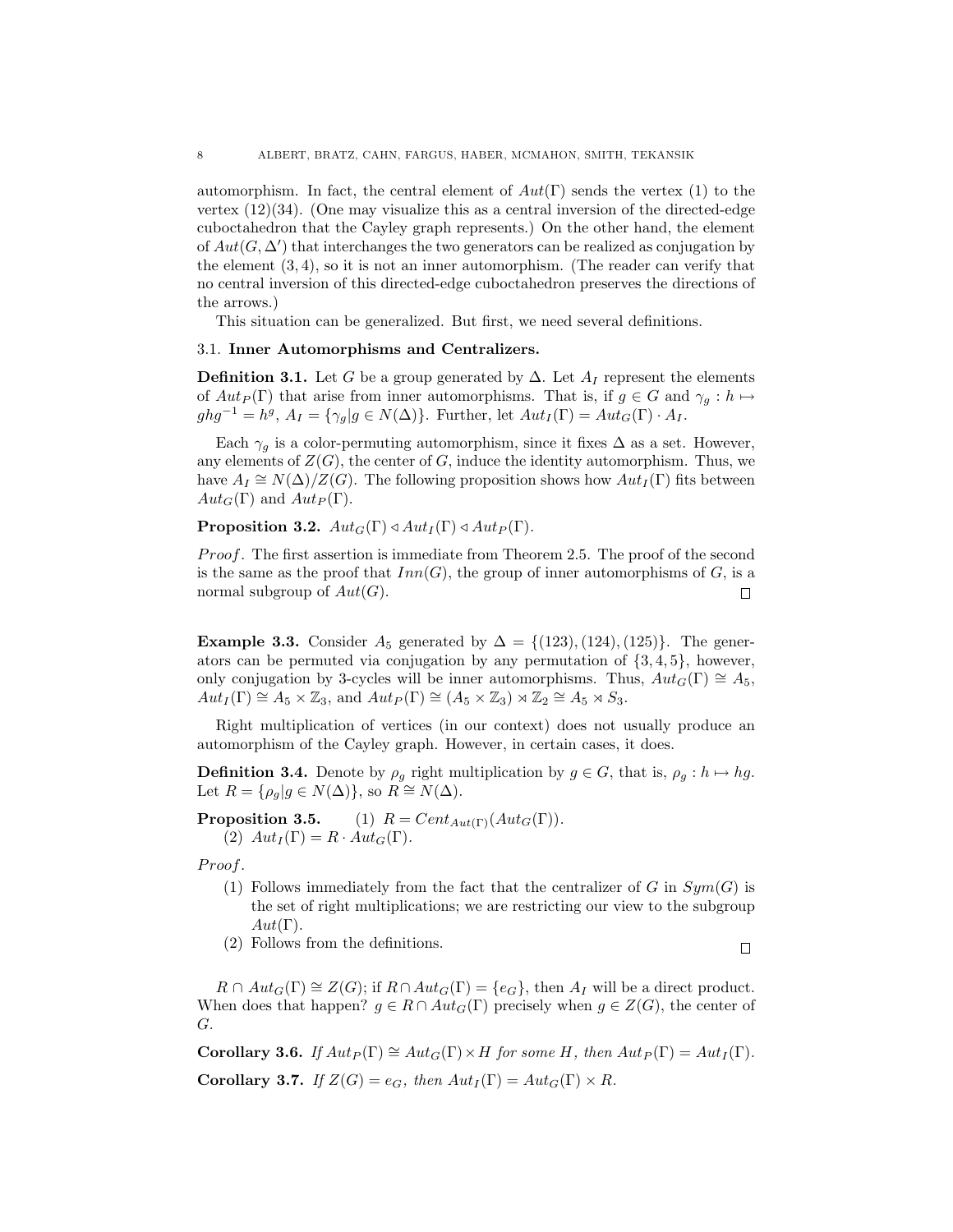We have the following theorem that holds in the case where all automorphisms of G are inner automorphisms.

**Theorem 3.8.** Consider the semidirect product  $G \rtimes H$ , where  $Aut(G) = Inn(G)$ and multiplication is realized by  $(x, a) \cdot (y, b) = (xy^a, ab)$ . Suppose that in the map  $\gamma: H \to Aut(G), h \in H$  corresponds to conjugation by  $g_h \in G$ . Then  $(g_h, h^{-1})$  is in the centralizer of G in  $G \rtimes H$ . Finally, if  $H = \mathbb{Z}_2 \cong S_2$ , then the element  $(g_h, h)$ is in the center of  $G \rtimes S_2$ .

*Proof.* Let  $(a, e)$  be an element of  $G \rtimes H$  corresponding to an element of G, and let  $(g_h, h)$  be as in the hypothesis of the theorem. We have that  $a^h = g_h a g_h^{-1}$ ,  $a^{h^{-1}} = g_h^{-1}ag_h$  and that  $(g_h, h^{-1})^{-1} = ((g_h^{-1})^h, h)$ . Then

$$
(g_h, h^{-1})(a, e)(g_h, h^{-1})^{-1} = (g_h a^{h^{-1}}, h^{-1})((g_h^{-1})^h, h)
$$
  
= 
$$
(g_h (g_h^{-1} ag_h)((g_h^{-1})^h)^{h^{-1}}, hh^{-1})
$$
  
= 
$$
(ag_h g_h^{-1}, e)
$$
  
= 
$$
(a, e).
$$

The last statement of the theorem follows easily.

 $\Box$ 

# 4. Open Questions

- (1) What groups can be realized as A, the color-permuting automorphisms that fix the identity (as in Theorem 2.6)?
- (2) In general, when is the color-permuting automorphism group of a Cayley graph expressible as a direct product?
- (3) Do our results hold for all alternating and symmetric groups? In particular, what happens with  $S_6$ , which has non-inner automorphisms?
- (4) For which groups will the Cayley graph admit non-color-permuting automorphisms?
- $(5)$  What is the relationship of any group G with the full automorphism group of its Cayley graph? (Recall, G is not always normal in the full automorphism group.)

Acknowledgments. The authors wish to thank Derek Smith for useful suggestions and William Kocay for the program Groups and Graphs which generated the diagrams in this paper and which was very useful for discovering many of the relationships in this paper. We also wish to thank Gary Gordon and Lorenzo Traldi for useful feedback while the project was in development and on the final paper. Finally, Cheryl Praeger and Peter Cameron gave very helpful suggestions.

#### **REFERENCES**

- [1] L. Babai, and C. Godsil, On the automorphisms groups of almost all Cayley graphs, Europ. J. Combinatorics 3 (1982), 9-15.
- [2] U. Baumann, Automorphisms of Cayley graphs, Abh. Math. Sem. Univ. Hamburg 61 (1991), 73-81.
- [3] J. Bray, R. Curtis, A systematic approach to symmetric presentations. II. Generators of order 3. Math. Proc. Cambridge Philos. Soc. 128 no. 1 (2000), 1-20.
- [4] G. Chartrand and L. Lesniak, *Graphs and Digraphs*, Second Edition, Wadsworth, Monterey,CA, 1986.